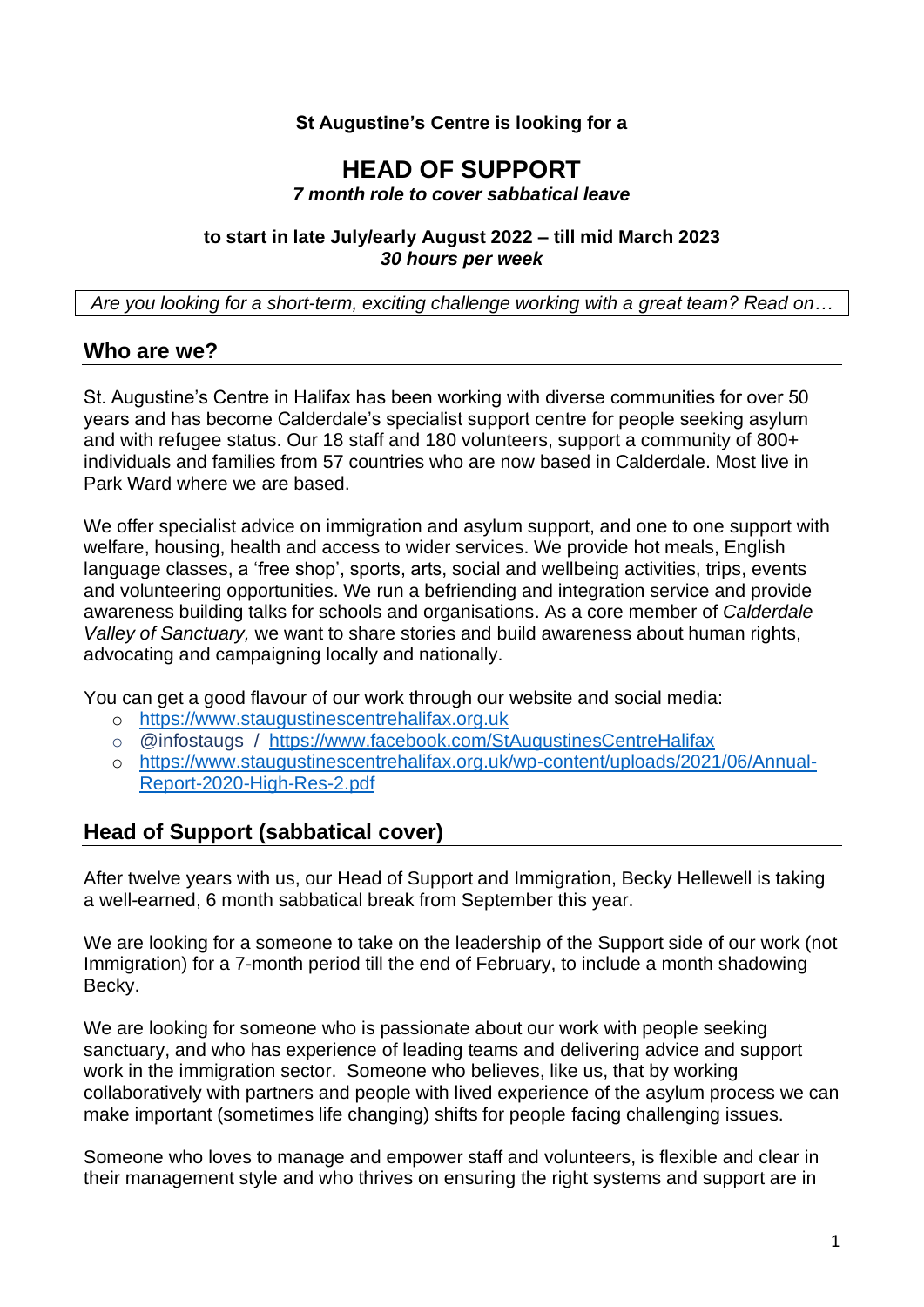place so we can do our best work for our centre members. Someone with experience in Safeguarding processes, who can help problem solve complex cases and bring in other agencies to support us as needed.

Someone who understands that sometimes our work can be tough, who can help us prioritise looking after ourselves so we can look after others. Someone who can collate data so we can tell the story of our work and make better decisions about how we improve our services. Someone who can monitor and report on the Support team's work.

Someone who is a great at communicating with a wide range of people, as well as being IT literate, and able to use a CRM system.

The Support Team run an Advice Drop in three times a week which covers a wide range of issues including health, housing, asylum, debt and money, training and employment and miscellaneous concerns. Inevitably in this field, some of the cases we deal with involve trauma and mental health. One moment we might be e-mailing someone's solicitor and the next supporting someone with a referral into mental health services. We work in partnership with other organisations (Calderdale Council, Citizens Advice Bureau, Halifax Opportunities Trust, Mothershare, and many more) and refer as much as we can to provide centre members with specialist support, encourage integration, and also to help these organisations become better able to support our centre members.

We have recently received lottery funding for 4-years which will cover a lot of our support work. This funding has allowed us to look at the development of our support work over this period, and a key aspect driving this forward will be the implementation of our current 2 year delivery plan which focuses on the following objectives:

- 1. **Team Development:** Build capacity, stability and expertise in the Support Team. Increase the number of people with lived experience becoming volunteers and staff in the Support Team.
- 2. **Approach:** Shift the balance from crisis intervention casework by working towards a key worker model of support, with an emphasis on advocacy wherever possible. Embedding a more preventative approach to our service which builds on people's resilience, particularly focussing on our offer to new arrivals and in the areas of health and housing.
- 3. **Connections & Partnerships:** We want to sustain and build on existing partnerships, develop new connections and partnerships particularly where we feel others are better placed to support, and we want to learn from and share our best practice with others.
- 4.**Empowerment & Collaboration:** We want to work alongside our centre members to share knowledge, learning, and increase understanding of the systems which our centre members find themselves in. We want to provide more opportunities and a platform for our centre members to voice their experience, directly influence what we do and how key local services are delivered.

This is a chance to work with a fantastic staff team and wider community of people. We will provide on the job support, additional external training as required and free hot lunches! You'll be line managed by Sara, our Director, and be part of the senior leadership team.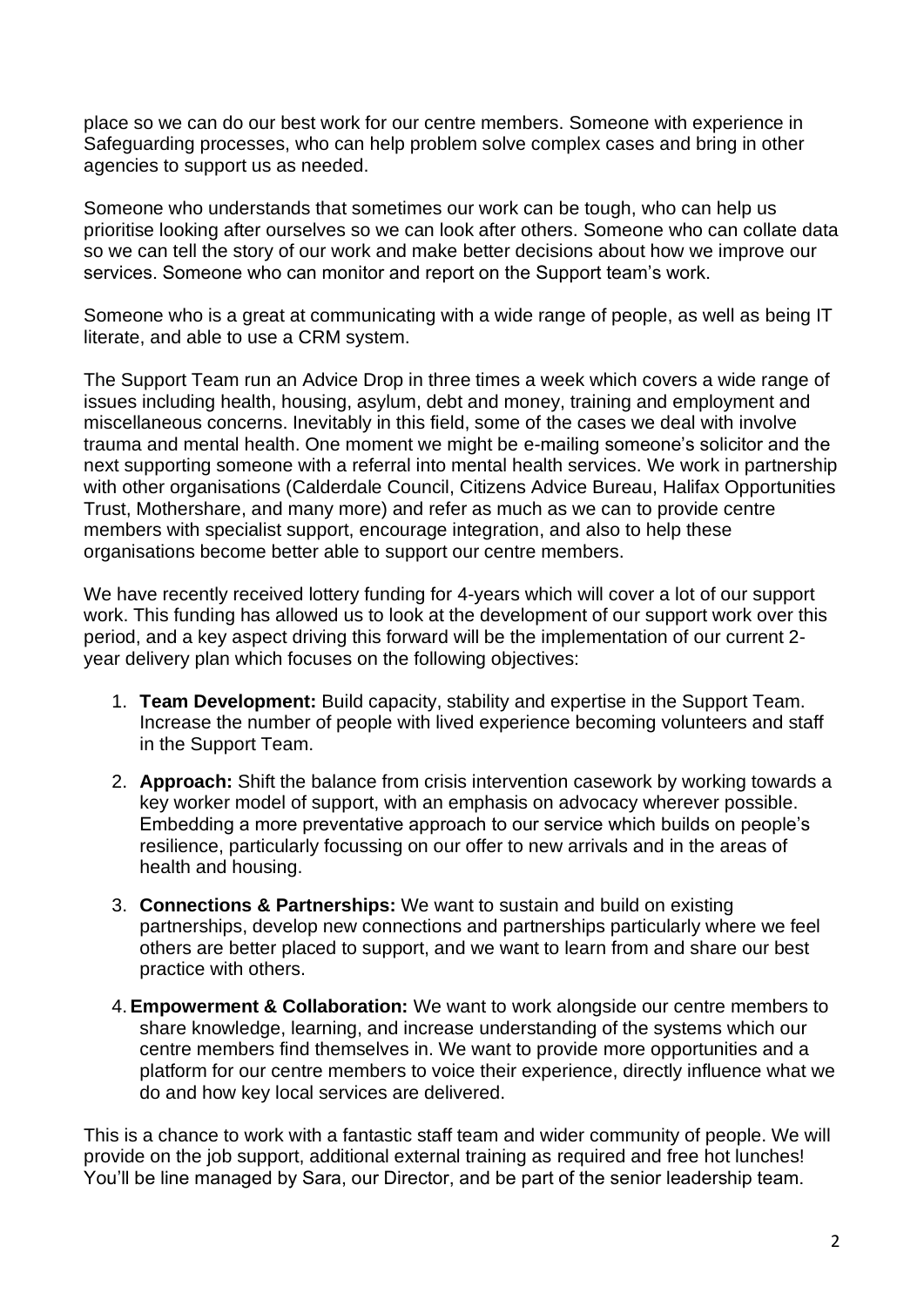# **Key information about the job**

- 7 month fixed term contract.
- £15.50 per hour which is equivalent to a full-time salary of £30,304 / £24,243 for the 4 day a week role over a year.
- 30 hours a week to start in late July/early August '22 to include at least 4 weeks shadowing Becky and getting to know the team.
- 7 weeks holiday *per annum* (including bank holidays).

# **Interested?**

Take a good look at the full Job Description and Person Specification below.

**How to apply:** Please write us a letter of application, setting out on no more than 3 sides of A4 the following:

- 1) why you want to work with the St Augustine's team
- 2) what you bring to the role
- 3) how your experience, knowledge and skills fit the role and person specification
- 4) two referees

Submit your letter, along with your CV to us via email: [sara.robinson@staugustinescentrehalifax.org.uk](mailto:sara.robinson@staugustinescentrehalifax.org.uk) by **5pm Friday 17 th June '22.**

You will be notified if you have been shortlisted for an interview by 5pm Monday 20<sup>th</sup> June.

Interviews will take place in person on **Thursday 30th June**. If you can, before the interview, we recommend you attend our Open Day on **Thursday 23rd June** (11am – 2pm) during Refugee Week; it'll give you a good sense of what we do.

The job description below is an overview of the type of work the successful candidate will undertake and is not an exhaustive list. We will be shortlisting based on what qualities, skills and experience you bring to the role, outlined in the person specification.

St Augustine's is committed to equality of opportunity for all staff and applications from individuals are encouraged regardless of age, caring responsibilities, disability, gender, gender identity, marriage and civil partnership, pregnancy and maternity, race, religion or belief and sexual orientation.

We are an inclusive employer. We value difference and recruit by merit on the basis of fair and open competition. We welcome candidates from a range of different backgrounds.

**Questions?** If you have any questions please contact Sara Robinson, Director 07974 253089 or by email [sara.robinson@staugustinescentrehalifax.org.uk](mailto:sara.robinson@staugustinescentrehalifax.org.uk)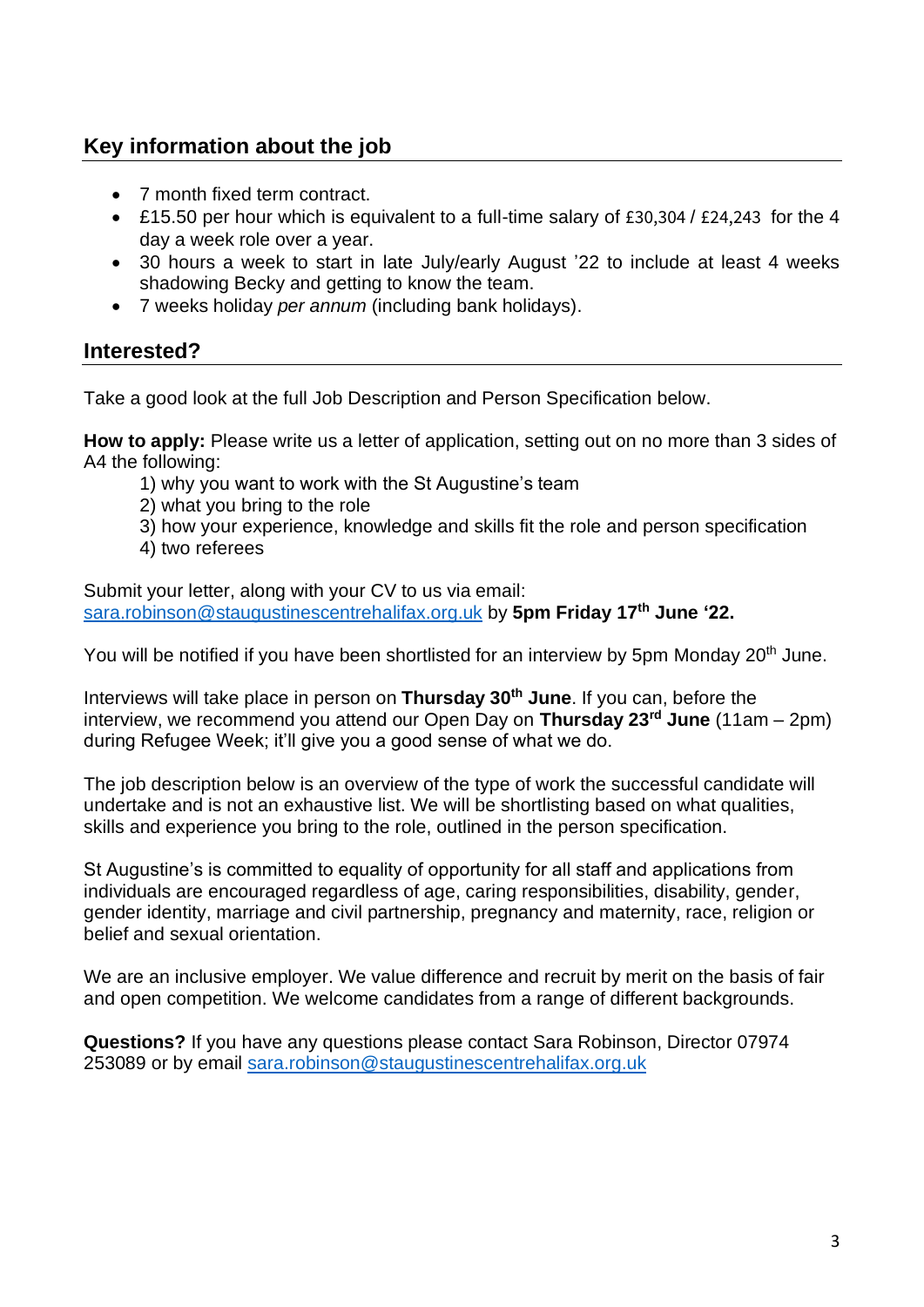# **Head of Support - Job Description**

St. Augustine's Centre Halifax



| Employment<br><b>Status</b> | 7-month role                                                                                       | Hours per week 30      |                                                                                                  |
|-----------------------------|----------------------------------------------------------------------------------------------------|------------------------|--------------------------------------------------------------------------------------------------|
| Salary                      | $E30,304.31$ per annum full time.<br>£24,243 for 80% FTE (30 hours / 4 Entitlement<br>days a week) | Holiday                | 28 days a year including bank<br>holidays (equivalent to 7 weeks a<br>(year                      |
| Line Manager                | Centre Director                                                                                    | Responsibility<br>for: | Senior caseworker (Health), Senior<br>caseworker (Housing), Drop-In<br>Manager (to be appointed) |

#### Main Objectives

- Develop the well-being of people using St Augustines, putting them and their needs and aspirations at the centre of what we do.
- Join the leadership team together with the Centre Director and Head of Activities to play a strategic role in the smooth running of St Augustine's and its services.
- Provide leadership, management and support for the Support Team and oversee the effective delivery of support services.
- Oversee the implementation of the Support Team delivery plan.
- Connect our Immigration Advisors into the wider Support team so referral processes are clear and cross over with casework is smooth
- Ensure data is collected appropriately and use it to assist decision making, service development and to generate reports
- Ensure that the work of the Support Team conforms to required policies, principles, objectives and charitable obligations, and meets the requirements of funders.
- Share responsibility for ensuring safeguarding processes are adhered to, and manage safeguarding issues.

#### Key Responsibilities

# **Strategic**

- Ensure that all activities are carried out in accordance with the values of the Centre: Sanctuary, Community, Diversity, Collaboration, and Growth.
- Work with the Director and Head of Activities to agree and implement plans for the Centre, involving staff and centre members to ensure that planning is collaborative and needs-led.
- Provide monitoring and reports for the support service that meet the requirements of funders, the Director, and Trustees. Attend quarterly Board meetings.
- Assist the Centre Director by contributing to support team related grant applications and monitoring activity.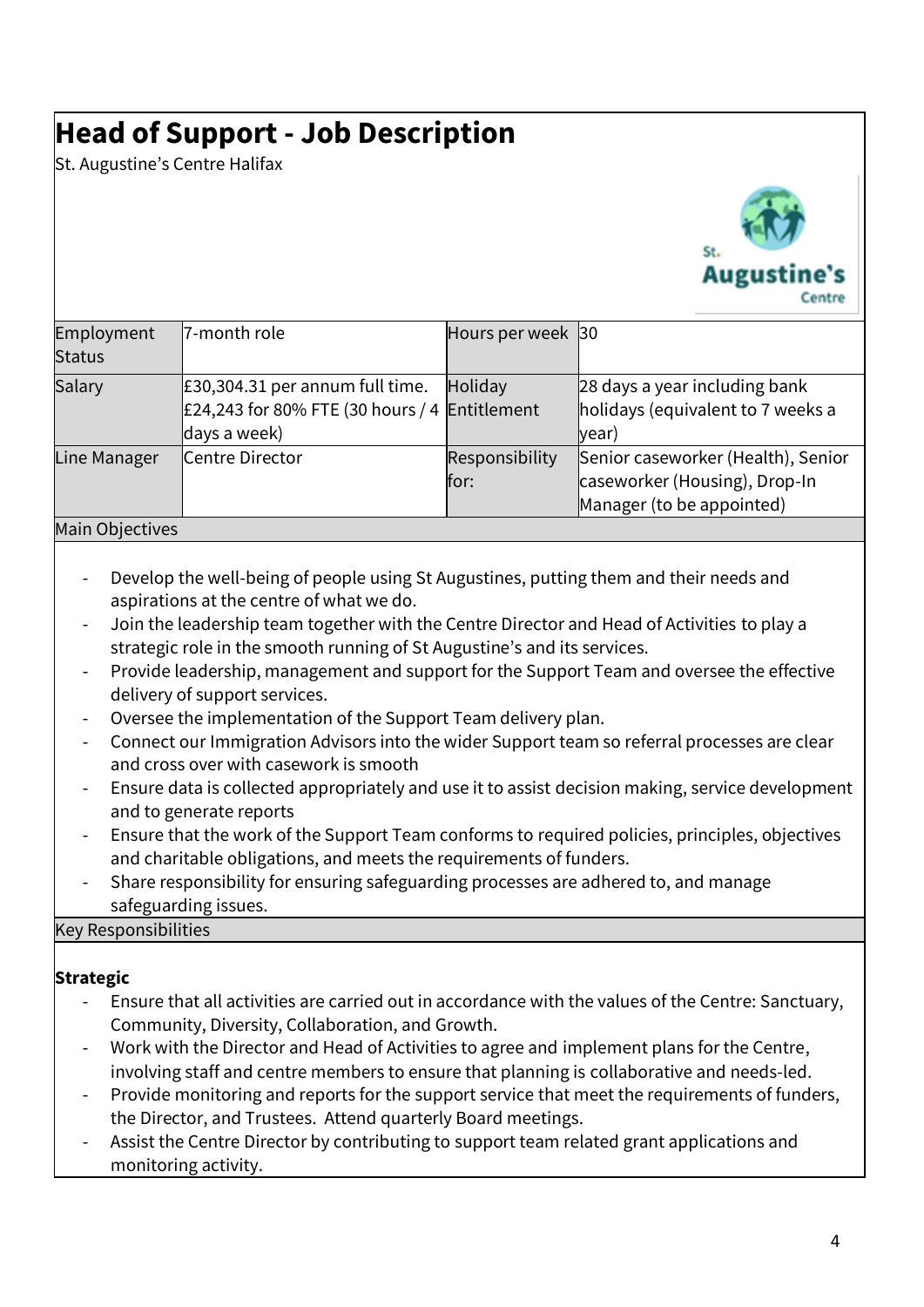- Share responsibility for ensuring safeguarding processes are adhered to, and manage safeguarding issues. Attend and report to the safeguarding sub-group.
- Attend and report to the Health sub-group and Housing and Destitution sub-group.

### **Management**

- Foster an enabling, flexible, trusting culture where Support Team staff and volunteers are encouraged to contribute to the development and running of the support service, facilitated by an inclusive and collaborative approach and excellent communication.
- Manage Support Team staff, providing regular group and individual supervision.
- Develop staff and ensure that appropriate training and opportunities for progression are available, tailored to the needs of each individual.
- Support the Drop In Manager to effectively manage a team of volunteers.

# **Delivering and developing services**

- Maintain effective links with key external organisations through informal and formal partnerships. Attend relevant meetings as a representative of St Augustine's Centre.
- Work with staff to implement the support team delivery plan. This includes: new arrivals, health, housing & destitution, asylum, money & benefits, and work & education.
- Support the Drop In Manager to effectively assist casework staff and volunteers by providing guidance on how to deal with casework matters and systems as required.
- Support the Drop In Manager to ensure advice resources for staff and volunteers are kept accurate, relevant, and up to date.
- Carry out some front-line work directly with Centre Members particularly more complex cases.
- Learn to effectively use the Lamplight CRM system. Adapt it to suit service delivery. Use the data captured to generate reports, show trends, and help decision making around service delivery.
- Working together with the wider team, gather feedback from Centre Members and volunteers, and use this feedback to refine and improve services where needed.
- Work with Support Team staff and volunteers to identify any trends in casework need, adapting services where needed, working in partnership with other organisations to maximise resources.
- Provide timely and relevant information to external stakeholders / funders and provide an account of what is happening on the front-line – advocating for change where needed.

# **Team member of St Augustine's**

- Attend weekly team meetings and annual away days and regular supervision with the Director.
- Maintain confidentiality and treat sensitive issues with appropriate tact and diplomacy. Work in accordance with data protection legislation and processes.
- Promote St Augustine Centre's stated values, and ensure policies, procedures and codes of conduct are reflected in daily practice, particularly health and safety and safeguarding.
- Work flexibly as needed, which may include undertaking occasional out of hours work.
- Be responsible for personal learning and development. Undertake training (mandatory and optional) and utilise the counselling or clinical supervision offer as needed.
- Undertake any other reasonable duties in line with the responsibilities of this post.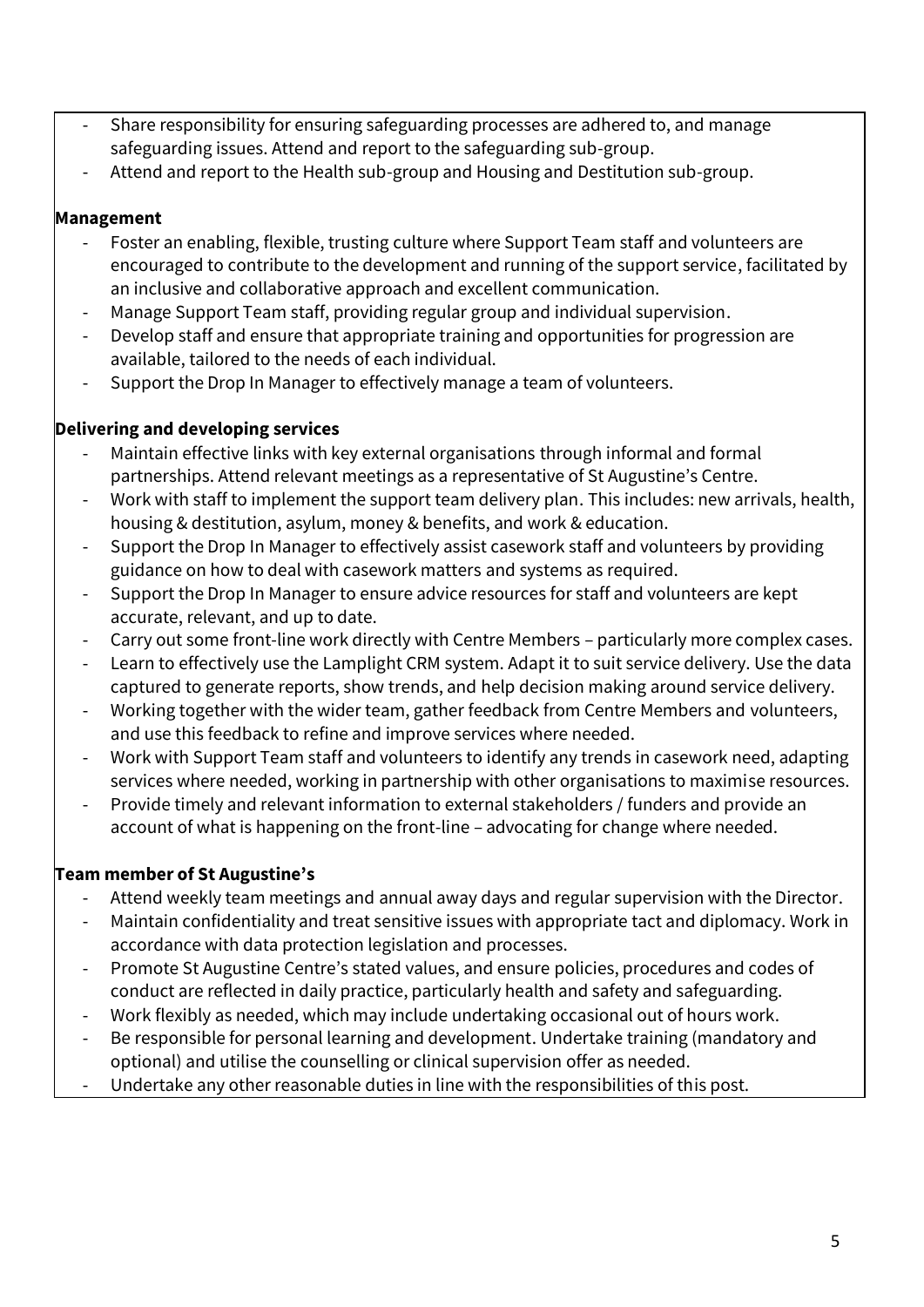

St.

# **Augustine's Head of Support - Person Specification**

| <b>Attribute</b>                                       | Essential                                                                                                                                                                                                                                                                                                                                                                                                                                                                                                                                                                                                                                                                                                                                                                                                                                                                                                                                                   | Desirable                                                                                                                                                                                      |
|--------------------------------------------------------|-------------------------------------------------------------------------------------------------------------------------------------------------------------------------------------------------------------------------------------------------------------------------------------------------------------------------------------------------------------------------------------------------------------------------------------------------------------------------------------------------------------------------------------------------------------------------------------------------------------------------------------------------------------------------------------------------------------------------------------------------------------------------------------------------------------------------------------------------------------------------------------------------------------------------------------------------------------|------------------------------------------------------------------------------------------------------------------------------------------------------------------------------------------------|
| <b>Areas of</b><br><b>Experience</b>                   | Experience of working with and<br>understanding the needs of people seeking<br>sanctuary in the UK<br>Proven track record of leading and<br>motivating a team<br>Advice and support work and the problem<br>solving ability that is needed to do this<br>work<br>Minimum three-years experience of<br>working in a busy working environment<br>with a wide variety of responsibilities.<br>Experience of positive partnerships &<br>collaborative working.                                                                                                                                                                                                                                                                                                                                                                                                                                                                                                  | Experience of the asylum<br>system<br>Experience of working with<br>volunteers<br>Experience working in a<br>community development<br>setting<br>Experience of working in a<br>front-line role |
| Knowledge,<br><b>Skills</b><br>and<br><b>Abilities</b> | Excellent interpersonal skills with the<br>$\overline{\phantom{0}}$<br>ability to work sensitively, confidentially,<br>and empathically with people<br><b>Excellent communicator</b><br>Ability to present information clearly and<br>communicate effectively with people from<br>a wide range of cultures and backgrounds,<br>partner agencies and stakeholders.<br>Strong organisational skills: strategic<br>planning, service delivery, delegation, team<br>development, ability to prioritise tasks, as<br>well as attention to detail<br>Good team member with the ability to<br>motivate staff and volunteers<br>Project planning, monitoring, delivering<br>outcomes, data collation and report<br>writing<br>Safeguarding processes<br><b>Budget management</b><br>Ability to work to tight timescales and<br>deadlines.<br>Excellent IT skills and ability to use<br>different software platforms (i.e. Microsoft<br>Office, TEAMs, WhatsApp etc) | Language skills in languages<br>other than English.<br>Experience in using a CRM<br>system to capture and report<br>on data.                                                                   |